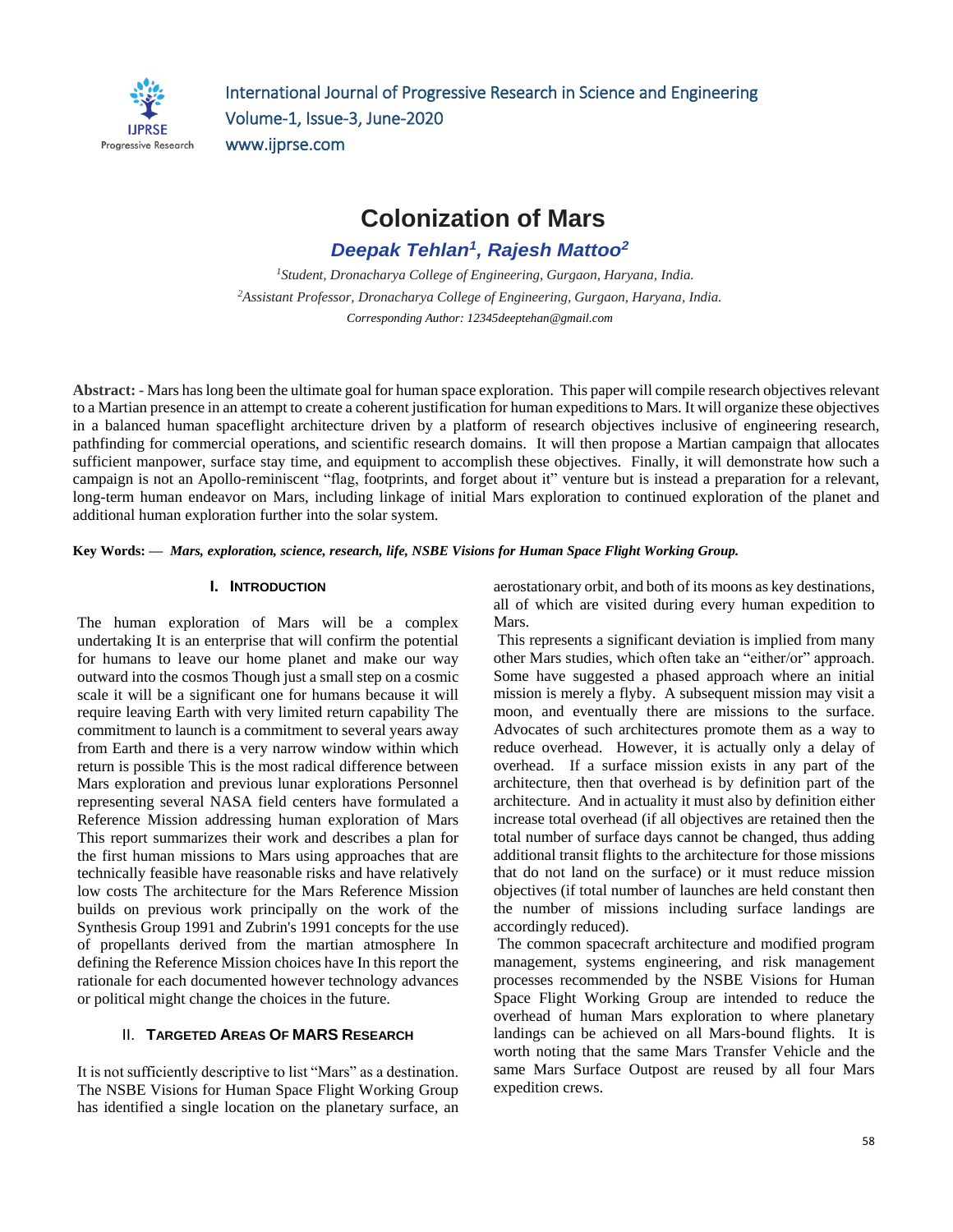

International Journal of Progressive Research in Science and Engineering Volume-1, Issue-3, June-2020 www.ijprse.com

### *A. Recommended surface outpost site*

The recommended surface outpost site for the Mars outpost is Ophir Chasma. A chasma is a deep, elongated, steep-sided depression. Ophir is located near the northern center of Valles Marineris. Named after the Mariner 9 Mars orbiter, Valles Marineris is the largest canyon system on Mars. Located on the Martian equator, it is nearly as wide as the United States, stretching a fifth of the circumference of Mars as shown in figure 1. [18] Ophir Chasma is on the image of Mars in figure 1.



Fig.1. Surface outpost site

#### *B. Martian Moons*

*Phobos*: Phobos has a surface area of roughly 1548 square kilometers [26], making it roughly half the size of Rhode Island. [37] Due to the small size of Phobos it will not be necessary to restrict exploration to any particular location on the moon.

*Deimos:* Deimos is smaller than Phobos, with a surface area of approximately 483 square kilometers [25], approximately the size of Albuquerque, New Mexico. [36] Like Phobos, the entire surface of Deimos can be surveyed during an expedition if desired.

The recommended Mars orbit is an aerostationary orbit above the Ophir Charisma. This will focus most orbital sensing data on one hemisphere of the planet, but planet wide data can be obtained during inbound and outbound spirals.

#### III. **ENGINEERING RESEARCH**

A key objective of engineering research is to develop the operational techniques that will be needed to grow the human presence on Mars from small, prefabricated outposts to larger, indigenous complexes capable of accelerating the expansion of human exploration of the solar system.

# *A. Demonstrate Cost-Effective Systems Engineering* **Capabilities**

It is not possible to send humans to Mars under the dual constraints of the current federal fiscal climate and modern acquisition strategies. [24] We are rapidly becoming a nation that cannot do anything because everything is too expensive. Even the military, which is often viewed as having a luxurious budget, is finding itself unable to meet its goals. The Navy and Marine Corps anticipate having to cut 25 aircraft from FY14 acquisitions, the Air Force plans to eliminate four to five F-35 acquisitions and cut up to 25,000 airmen and up to 550 aircraft, and the Army plans to reduce 45-50 Stryker vehicle acquisitions with additional impediments to other procurement plans. [4] The systems engineering challenge of executing a Mars exploration strategy in the context of parallel lunar and NEA exploration strategies [29] requires radical, innovative changes in NASA acquisition strategies on the order of the radical and transformative engineering development required for the Apollo program of the 1960s.

Executing this architecture will force the development of new systems engineering models [29] and overall increased discipline with respect to both engineering and management processes that will permit the United States to explore complex undertakings in countless domains on Earth and beyond that are presently unaffordable.

#### *B. Surface Infrastructure Development*

*Structural Shelters:* There are four possible paths to building human shelters on Mars: deploy habitats fabricated off planet (Earth), build with component materials transferred off planet, use planetary materials to build shelters, or a combination of the above. Bringing material from earth has the advantage of Earth-based testing, but has the disadvantage of the mass and volume required to transport these materials. Using Martian materials reduces the transportation cost to that required for the fabrication and construction equipment, but does require the development of Mars-based testing capabilities to verify that such shelters are safe for human occupation.

Martian habitats will need to provide radiation protection, thermal control, and structural rigidity, and also maintain breathable atmospheres at appropriate pressure. This may be achieved through the sealing of existing Martian caverns or caves, or may involve fabrication of structures from regolith, iron, or other materials. Research will involve exploration of existing natural features on Phobos, Deimos, and the Martian surface for use as shelters, including the installation of pressure bladders into existing structures as well as methods of sealing natural structures to hold pressure. Additional research involves shelter fabrication on the Martian surface from in-situ resources.

*Grading and Landscaping*: In addition to building shelters, the surrounding terrain must be properly shaped to provide access to and between shelters, as well as to protect them from weather. Research will include development of techniques for cutting and filling, as well as methods for transport of excess waste, regolith, and rocks. This will